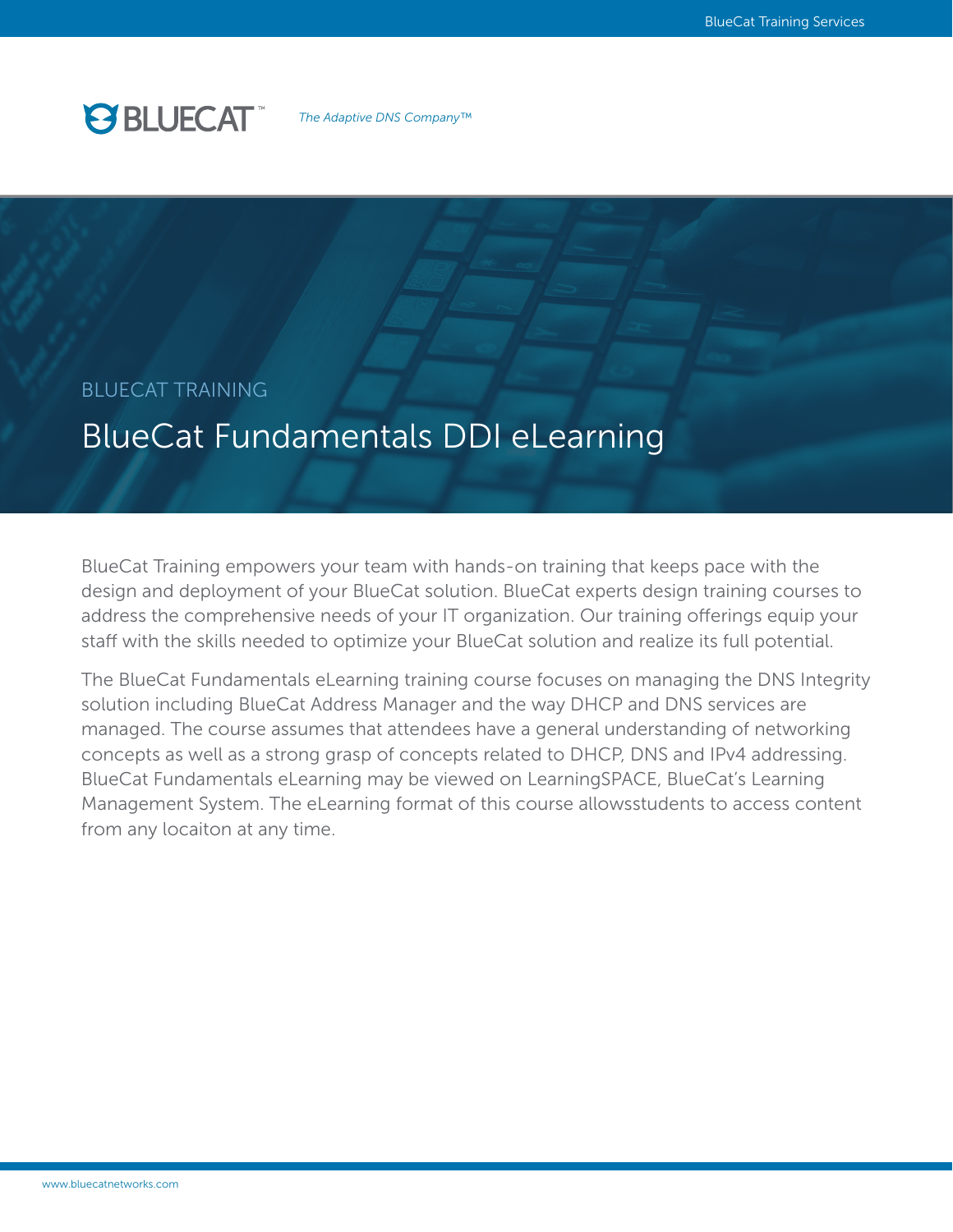# INTRODUCTION TO DNS INTEGRITY

#### INTRODUCTION TO ADDRESS MANAGER

- § Understand the way Address Manager manages IPAM data
- Introduction to Redundancy Systems, Role-based Administration, Compliance and Auditing

#### NAVIGATING THE SYSTEM

- Understand the Components of the Address Manager UI including Tabs and Breadcrumbs
- **Use the Search Functionality**
- § Restore Data
- **Use Table Filtering to Filter IPAM Data**

#### UNDERSTANDING BLOCKS AND **NETWORKS**

■ Manage the IPv4 Address Space using Blocks and Networks

#### MANAGING IPV4 ADDRESSES

- Allocate and Change the State of IP Addresses
- § Manage Gateway Addresses

#### CONFIGURING DHCP IN ADDRESS MANAGER

- Create and Resize DHCP Ranges
- Create DHCP Reserved Addresses
- Assign DHCP Deployment Roles and Deploy DHCP
- **Configure DHCP Validation**

#### MANAGING DNS ZONES AND DEPLOYMENT

- Create and Manage DNS Forward and Reverse Zones
- Understand DNS Deployment Roles and Deploy DNS
- **Configure DNS Delegation**

#### MANAGING DNS RESOURCE RECORDS

- Create and Manage DNS Resource Records
- Understand DNS Referential Integrity

## MANAGING THE IP ADDRESS SPACE

#### IP MODELING TOOLS

■ Use Various Tools to Manipulate the IP Address Space

#### NETWORK TEMPLATES AND IP GROUPS

- Assign Settings to Networks using Network Templates
- Use Network Templates when Partitioning a Block
- Assign Granular Access Rights using IP Groups

#### IPV6 MANAGEMENT

- Understand IPv6 Addresses and IPv6 Abbreviations
- Understand the Global and Local address spaces
- Create IPv6 Blocks and Networks and Assign IPv6 Addresses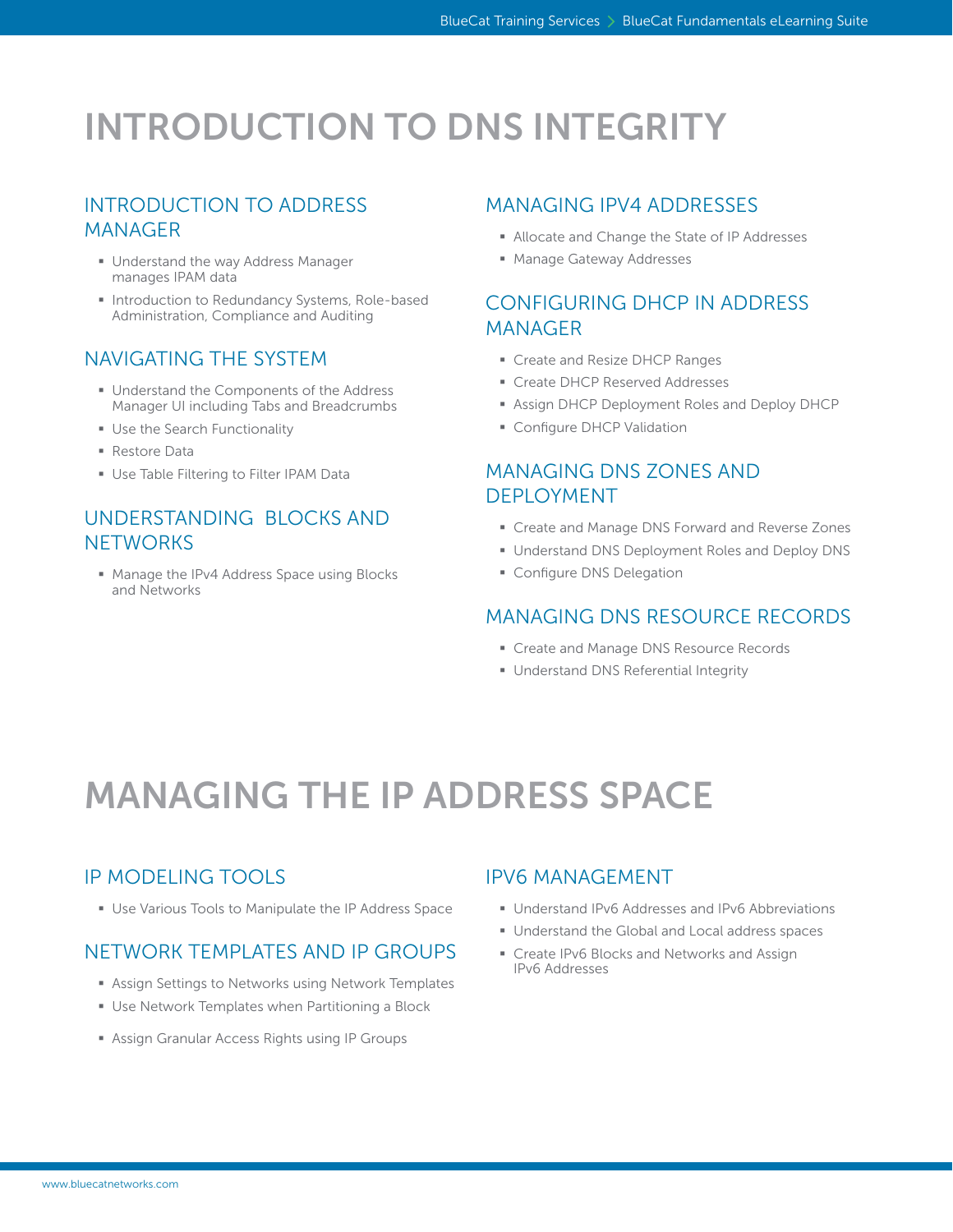### MANAGING DHCP

#### DHCP DEPLOYMENT OPTIONS

- Configure DHCP Deployment Options
- § Understand Deployment Option Inheritance
- Configure DHCP Custom and Raw Options

#### DHCP ADVANCED FEATURES

- Configure Shared Networks
- Work with Vendor Profiles, Match Classes and MAC Pools

#### DHCP FAILOVER

- Understand Failover Architecture and States
- **Configure DHCP Failover**

### MANAGING DNS

#### DNS DEPLOYMENT OPTIONS

- Configure DNS Deployment Options
- Create Access Control Lists

#### RECURSIVE DNS

- Enable DNS Servers to Accespt Recursive Queries
- Configure Global Forwarding, Stub Zones and Forwarding Zones

#### MANAGING DNS VIEWS

- § Understand the Purpose of DNS Views
- Use Match Clients to Control Access to Views
- Understand the way Queries are Handled in a Multi-View Configuration

#### ADVANCED DNS TOPICS

- § Manage Other DNS Servers
- § Use Published Interfaces

#### ACTIVE DIRECTORY INTEGRATION

- Configure Address Manager to Support DNS for Active **Directory**
- Manage Multiple Active Directory Zones

#### DYNAMIC DNS (DDNS)

- **Understand how DDNS Works**
- § Add Security to DDNS

#### DNS LOGGING

- Use Logging to Interpret Information in a DNS Query
- **Enable Query Logging and Logging Channels**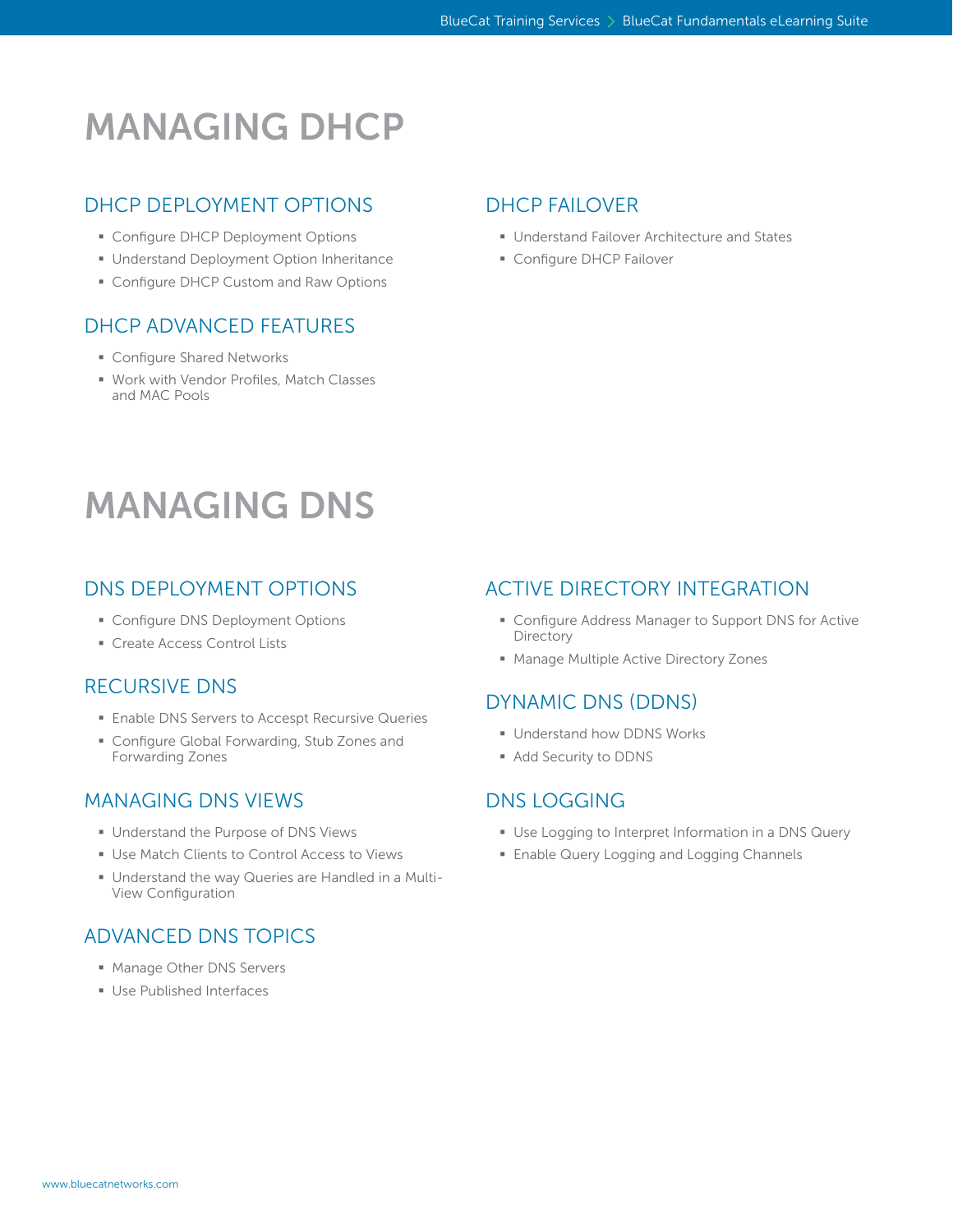## SERVER ADMINISTRATION

#### GENERAL ADMINISTRATION

- Configure Global Settings
- Set Passwords for Operating System Accounts
- Configure Services such as SNMP and NTP

#### GETTING THE SYSTEM READY

- Connect to the Administration Console (CLI)
- Create Device to Manage Multi-Homed Devices
- Create Device Types to Categorize Devices

#### USER MANAGEMENT

- Create Local User and Group Accounts
- Configure LDAP Authentication and Import LDAP Groups
- **Configure Access Rights**

#### DATA MANAGEMENT

- § Work with Database Replication
- § Use Database Tools
- Back Up and Restore the Address Manager Database

#### MONITORING AND TRACKING

- Configure Address Manager Monitoring
- **View the Event List and Event Details**
- View and Search Transaction History
- § Configure and Schedule Reports
- Configure Notification Groups
- **Download Address Manager Log Files**

#### OBJECT TAGS AND DEVICES

- Use Object Tags to group and Organize IPAM Data
- Create Devices to Manage Multi-Homed Devices

#### MANGING BLUECAT DNS AND DHCP **SERVERS**

- § Upgrade BlueCat DNS/DHCP Servers
- Manage BlueCat DNS/DHCP Server Patching
- View and Manage BlueCat DNS/DHCP Server Logs

# ADDITIONAL TOPICS

#### IP RECONCILIATION

- § Understand the BlueCat Discovery and IP Reconciliation Model
- **Schedule and Run IP Discovery**
- **Configure an IP Reconciliation Policy**
- Reconcile Discovered IP Addresses

#### CROSS-OVER HIGH AVAILABILITY (XHA)

- § Understand XHA
- Configure, Upgrade and Repair an XHA Cluster